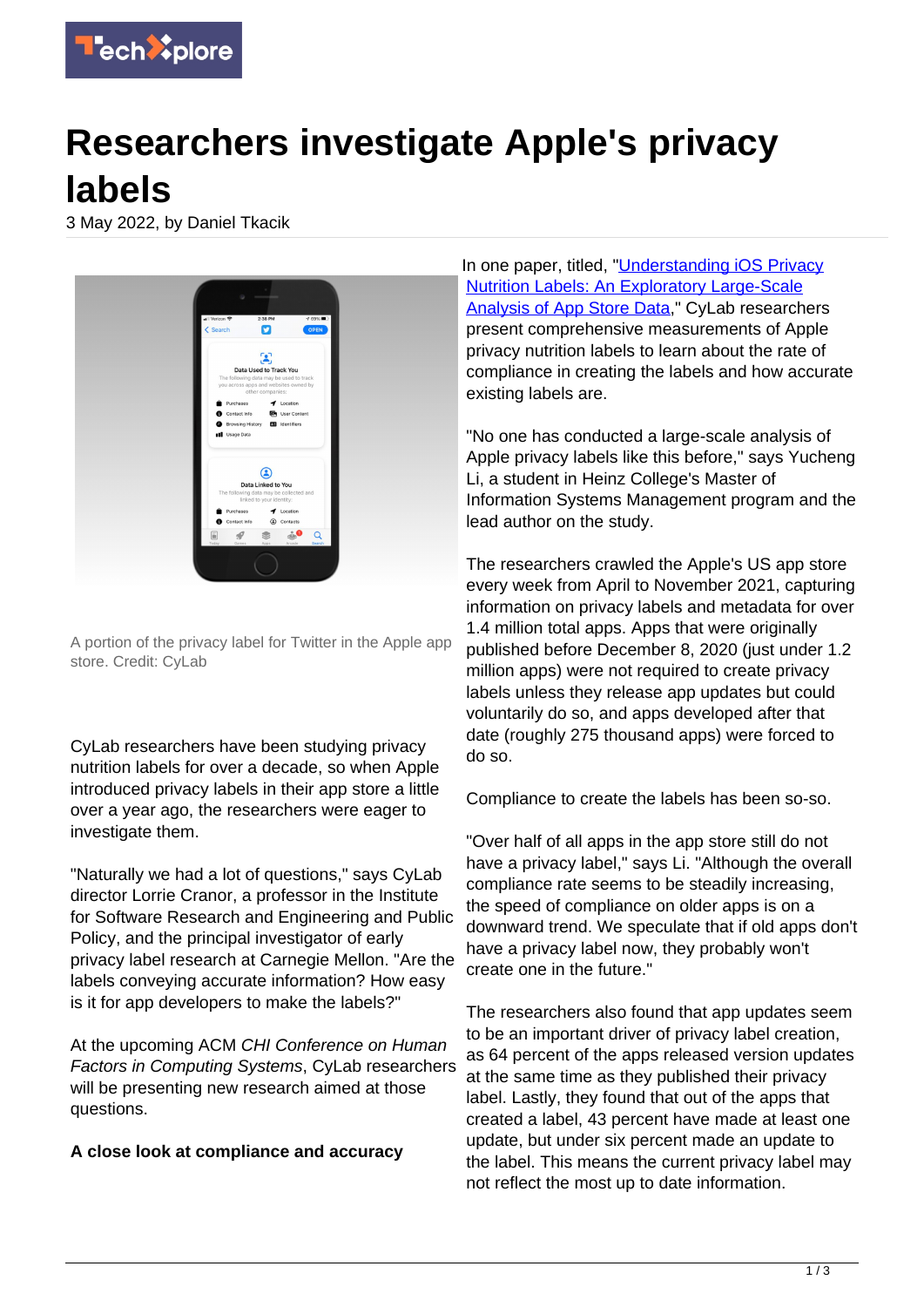## **Challenges faced by developers**

A second paper being presented at the conference, reviewing it on every update would be tiresome." titled, "[Understanding Challenges for Developers to](https://programs.sigchi.org/chi/2022/program/content/68782) [Create Accurate Privacy Nutrition Labels](https://programs.sigchi.org/chi/2022/program/content/68782)"—which earned an Honorable Mention recognition from the conference organizers—identified some key challenges for developers to create privacy labels, which may explain some of the findings of Li's paper.

"If the labels are not accurate, they will probably do Faculty and students who authored these studies more harm than good to users," says Tianshi Li, a Ph.D. student in the Human-Computer Interaction Institute and lead author of the study. "We currently Mobility Privacy Security (CHIMPS) Lab, and the have little understanding of developers' ability to create privacy nutrition labels."

The researchers observed 12 iOS developers create privacy labels using a replica of Apple's developer tool, and then followed up with an interview, asking them about their apps' [data](https://techxplore.com/tags/data+practices/) [practices](https://techxplore.com/tags/data+practices/) and the developers' understanding about the terms in their privacy labels.

"Developers generally felt positive about privacy nutrition labels," says Li. "But despite those positive reactions, errors and misunderstandings were still prevalent."

Nine out of the 12 developers made errors in the label that weren't corrected before being prompted by the interviewer. Among eight apps that already had a privacy label, six were re-created inconsistently.

Other challenges developers faced included limitations of Apple's documentation about creating privacy labels—some developers reported being confused by jargon used in the documentation while others complained the [documentation](https://techxplore.com/tags/documentation/) used vague, ambiguous terms or provided ineffective examples—and information overload.

"Developers complained that they had to read a lot of text," says Li. "This information overload could have further implications than just the time spent on the task of creating labels."

One developer, for example, admitted that they

might not always update their privacy labels in a timely manner because "upgrading it, or at least

The researchers argue that in order for privacy labels to achieve more widespread adoption, there needs to be better support for developers, including better design and evaluation of developers' tools to create the labels to serve a wider range of developers who span a spectrum of skills.

are part of the CyLab Usable Privacy and Security (CUPS) Lab, the Computer Human Interaction: Systems, Networking, and Energy Efficiency (Synergy) Lab at Carnegie Mellon University.

 **More information:** Yucheng Li et al, Understanding iOS Privacy Nutrition Labels: An Exploratory Large-Scale Analysis of App Store Data, CHI Conference on Human Factors in Computing Systems Extended Abstracts (2022). [DOI: 10.1145/3491101.3519739](https://dx.doi.org/10.1145/3491101.3519739)

Provided by Carnegie Mellon University